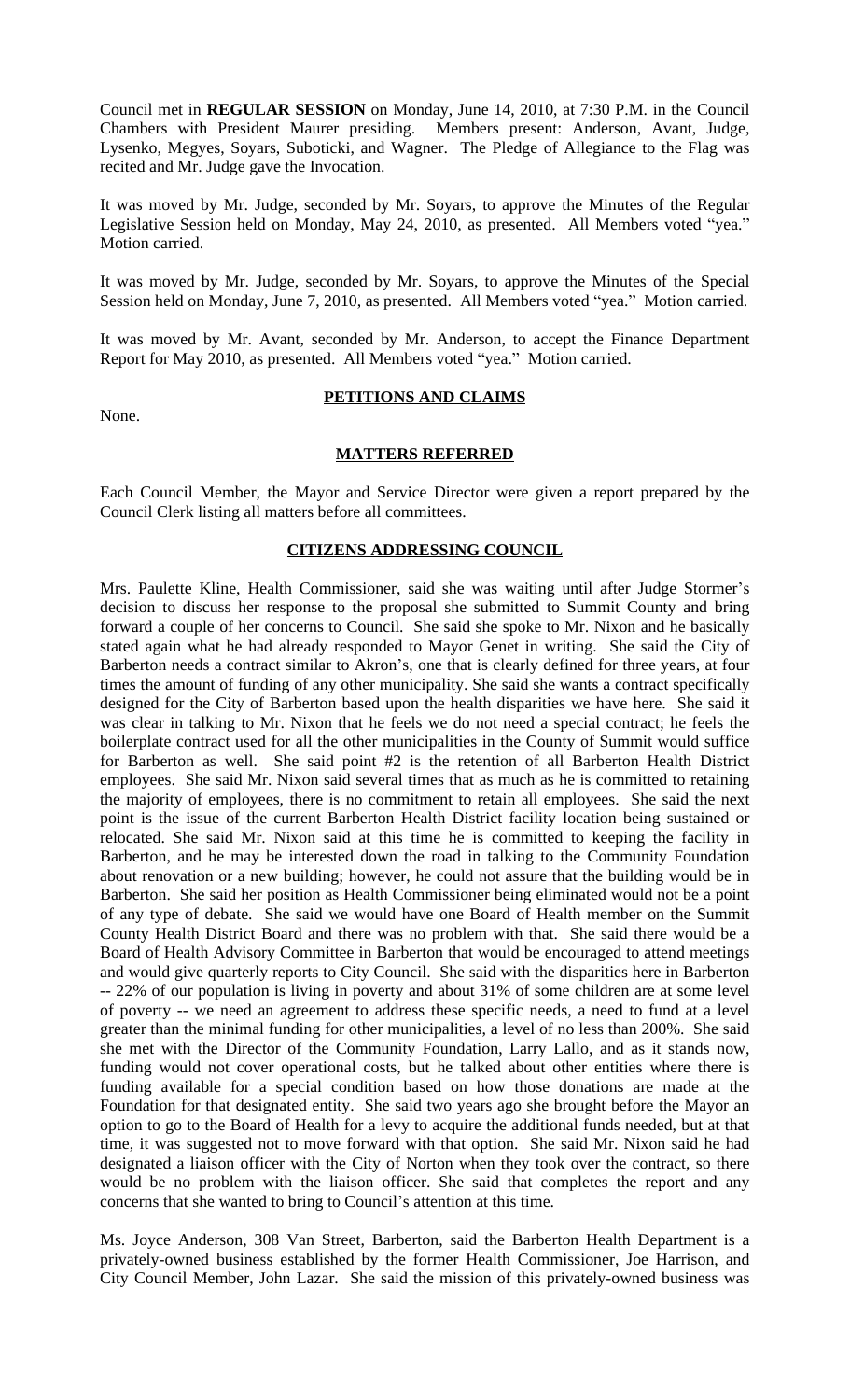specifically established to regionalize the Health Department with Summit County and it was set up on the pretense that its owners would provide grant writing to support the Health Department's operating budget in lieu of the City's mandated funding. She said no part of the City Charter or the State Codes provide the Mayor nor any other elected official with the authority to negotiate or enter into a contract regarding any issue related to the Barberton Sanitation and Health Department unless the Board of Health Directors approved such matter first, which, to date, they have not. She said the Mayor has the authority to enter into and rescind a contract regarding non-health department issues; therefore, the Mayor does not need to request that council members rescind this contract this evening since the Mayor and/or the Law Director, through the Board of Control, can put the private corporation on notice -- rescinding the contract -- without Council acting tonight. She said to her knowledge to date, no one has ever rescinded a contract on city council, so she questions why tonight. She said the Mayor and City Council can rescind this contract, but nothing legally will come of it due to the structure of this Charter and the Board of Health bylaws, being that funding for the operation of the Department of Health be funded by the City as mandated. She said rescinding the contract will finally put an end to the unnecessary litigation and the related expenses that the City and the Board of Health had to incur due to neither side's attorneys making this information public to Council. She said rescinding this contract will prevent further funding of a privately-owned corporation that, for some time now, has not had any part of the Board of Health. She said rescinding this contract will leave the Board of Sanitation and Health Department fully in tact, including their employees, Board Members, and operating funds provided by the City as mandated. She said rescinding the contract will not permit the City to discontinue providing the Health Department operating costs nor will it authorize the Health Commissioner or the Mayor to enter into the contract with Summit County without the Board's approval first. She said several Board Members have unofficially been notified of special funding that will be available to the Department, allowing the Department to operate in a separate building that is not owned by the City and without the City's future financial assistance. She said this funding will continue well beyond ten years and reduce the national health care coverage overall costs while providing resources to the department for its current programs, in addition to new programs. She said rescinding this contract will be doing the Health Department and citizens a huge favor, specifically saving the City and its citizens the cost of continued litigation fees, and more specifically the emotional roller coaster ride the Health Department employees have had to ride for nearly thirty years now.

# **The following Minutes are not transcribed verbatim. This meeting has been recorded in its entirety and the tape is catalogued in the Clerk of Council's office.**

## **FIRST READING OF ORDINANCES AND RESOLUTIONS**

## **RESOLUTION NO. 78-2010**

**RESOLUTION NO. 78-2010. PRESENTED BY: ALL OF COUNCIL. SPONSORED BY: MR. SOYARS. TITLE: COMMENDATION – SHANE SMITH. A RESOLUTION OF THE COUNCIL OF THE CITY OF BARBERTON TO HONOR AND GIVE PUBLIC RECOGNITION TO SHANE SMITH FOR THE QUICK ACTIONS TAKEN AFTER DISCOVERING A HOUSE FIRE AT 34 MAY STREET ON MAY 25, 2010, AND HELPING TO POSSIBLY SAVE THE LIVES OF DIANE CRADDOCK AND HER FOUR-YEAR-OLD GRANDSON, JABEN.** It was moved by Mr. Soyars, seconded by Mr. Megyes, that the rule as required by Section 5.10 of the Barberton City Charter be suspended. All Members voted "yea." Motion carried. It was moved by Mr. Soyars, seconded by Mr. Megyes, that **RESOLUTION NO. 78-2010 BE ADOPTED.** President Maurer said it is often said that heroes walk around us everyday and nobody notices them. He said we have a private citizen and two officers who stepped up to the plate and may have saved the lives of a grandmother and a little boy. He said these three people are due our respect and gratitude. President Maurer called for the vote on adoption. All Members voted "yea." Motion carried.

# **RESOLUTION NO. 79-2010**

**RESOLUTION NO. 79-2010. PRESENTED BY: ALL OF COUNCIL. SPONSORED BY: MR. SOYARS. TITLE: COMMENDATION – OFFICER JASON STATEN. A RESOLUTION OF THE COUNCIL OF THE CITY OF BARBERTON TO HONOR AND GIVE PUBLIC RECOGNITION TO OFFICER JASON STATEN FOR THE QUICK ACTIONS TAKEN AFTER RESPONDING TO THE SCENE OF A HOUSE FIRE AT 34 MAY STREET ON MAY 25, 2010, AND HELPING TO POSSIBLY SAVE THE LIVES OF DIANE CRADDOCK AND HER FOUR-YEAR-OLD GRANDSON, JABEN.** It was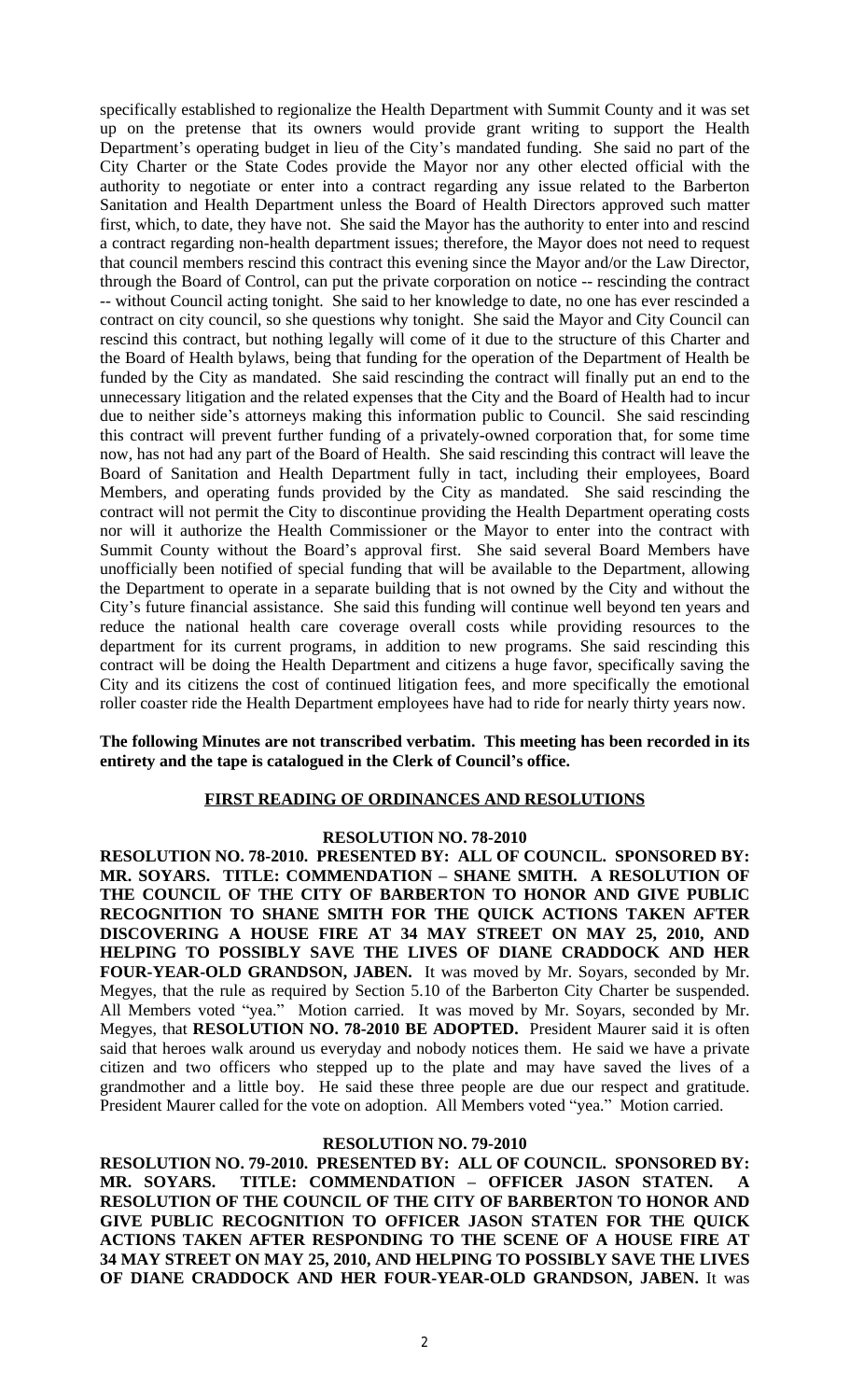moved by Mr. Soyars, seconded by Mr. Megyes, that the rule as required by Section 5.10 of the Barberton City Charter be suspended. All Members voted "yea." Motion carried. It was moved by Mr. Soyars, seconded by Mr. Megyes, that **RESOLUTION NO. 79-2010 BE ADOPTED.** All Members voted "yea." Motion carried.

#### **RESOLUTION NO. 80-2010**

**RESOLUTION NO. 80-2010. PRESENTED BY: ALL OF COUNCIL. SPONSORED BY: MR. SOYARS. TITLE: COMMENDATION – LT. VINCE MORBER. A RESOLUTION OF THE COUNCIL OF THE CITY OF BARBERTON TO HONOR AND GIVE PUBLIC RECOGNITION TO LT. VINCE MORBER FOR THE QUICK ACTIONS TAKEN AFTER RESPONDING TO THE SCENE OF A HOUSE FIRE AT 34 MAY STREET ON MAY 25, 2010, AND HELPING TO POSSIBLY SAVE THE LIVES OF DIANE CRADDOCK AND HER FOUR-YEAR-OLD GRANDSON, JABEN.** It was moved by Mr. Soyars, seconded by Mr. Megyes, that the rule as required by Section 5.10 of the Barberton City Charter be suspended. All Members voted "yea." Motion carried. It was moved by Mr. Soyars, seconded by Mr. Megyes, that **RESOLUTION NO. 80-2010 BE ADOPTED.** Chief Kallai said Mr. Smith, Lt. Morber, and Officer Staten were unable to be here this evening; however, all three of them, when he spoke to them, wanted to thank Council for recognizing them for doing what needed to be done at that time. Mr. Suboticki said he would like to publicly thank these three individuals for seeing something and doing their jobs … and beyond their jobs … to secure the safety of these two individuals in his Ward. President Maurer called for the vote on adoption. All Members voted "yea." Motion carried.

#### **ORDINANCE NO. 81-2010**

**ORDINANCE NO. 81-2010. PRESENTED BY: MR. SOYARS. TITLE: BARBERTON CODIFIED ORDINANCE UPDATE. AN ORDINANCE TO APPROVE THE EDITING AND INCLUSION OF CERTAIN ORDINANCES AS PARTS OF THE VARIOUS COMPONENT CODES OF THE CODIFIED ORDINANCES; TO PROVIDE FOR THE ADOPTION OF NEW MATTER IN THE UPDATED AND REVISED CODIFIED ORDINANCES; TO REPEAL ORDINANCES AND RESOLUTIONS IN CONFLICT THEREWITH; AND TO DECLARE AN EMERGENCY.** It was moved by Mr. Soyars, seconded by Mr. Megyes, that the rule as required by Section 5.10 of the Barberton City Charter be suspended. All Members voted "yea." Motion carried. It was moved by Mr. Soyars, seconded by Mr. Megyes, that **ORDINANCE NO. 81-2010 BE ADOPTED.** All Members voted "yea." Motion carried.

#### **ORDINANCE NO. 82-2010**

**ORDINANCE NO. 82-2010. PRESENTED BY: MR. SUBOTICKI. TITLE: AMENDING INTERNATIONAL PROPERTY MAINTENANCE CODE. AN ORDINANCE AMENDING SECTION 304, "EXTERIOR STRUCTURE," OF THE INTERNATIONAL PROPERTY MAINTENANCE CODE BY ADDING A REGULATION REGARDING FURNITURE ON DECKS, PORCHES, BALCONIES, AND YARD AREAS, AND DECLARING AN EMERGENCY.** It was moved by Mr. Suboticki, seconded by Mr. Wagner, that the rule as required by Section 5.10 of the Barberton City Charter be suspended. All Members voted "yea." Motion carried. It was moved by Mr. Suboticki, seconded by Mr. Wagner, that **ORDINANCE NO. 82-2010 BE ADOPTED.** Mr. Bauschlinger, Building Commissioner, said Council would probably see a few more of these regulations in the future. He said Mr. Ken Cox addressed the Planning Committee today regarding some specific things that are not covered in the general property maintenance code. He said they will be looking at those issues and bring them to Council. President Maurer called for the vote on adoption. All Members voted "yea." Motion carried.

#### **ORDINANCE NO. 83-2010**

**ORDINANCE NO. 83-2010. PRESENTED BY: MR. AVANT. TITLE: CHANGE ORDER – SIGNAL SERVICE. AN ORDINANCE AUTHORIZING A CHANGE ORDER FOR SIGNAL SERVICE, IN THE AMOUNT OF \$11,407.60, FOR THE COMPLETION OF THE STATE STREET AND FIFTH STREET FIRE STATION TRAFFIC SIGNALIZATION PROJECT, AND DECLARING AN EMERGENCY.** It was moved by Mr. Avant, seconded by Mr. Judge, that the rule as required by Section 5.10 of the Barberton City Charter be suspended. All Members voted "yea." Motion carried. It was moved by Mr. Avant, seconded by Mr. Judge, that **ORDINANCE NO. 83-2010 BE ADOPTED.** All Members voted "yea." Motion carried.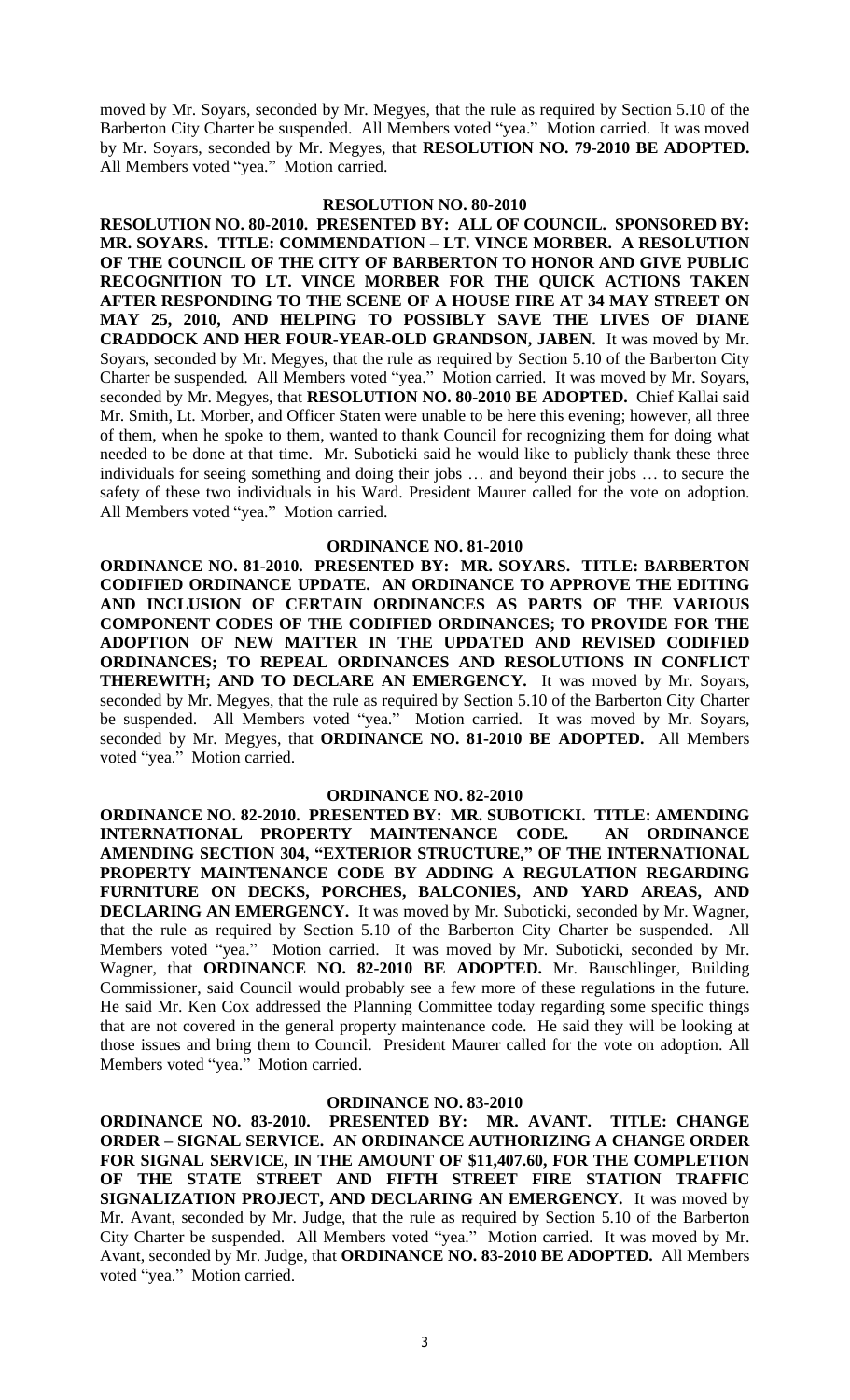# **ORDINANCE NO. 84-2010**

**ORDINANCE NO. 84-2010. PRESENTED BY: MR. AVANT. TITLE: ENTER INTO CONTRACT – INSURANCE COVERAGE – PROPERTY/VEHICLE/LIABILITY. AN ORDINANCE AUTHORIZING THE MAYOR TO ENTER INTO A PROFESSIONAL SERVICES CONTRACT, WITHOUT COMPETITIVE BIDDING, WITH WICHERT INSURANCE COMPANY, CONSTITUTING A ONE YEAR EXTENSION OF THE CURRENT CONTRACT FOR THE CITY'S PROPERTY/VEHICLE/LIABILITY INSURANCE COVERAGE, AND DECLARING AN EMERGENCY.**

# *First Reading – June 14, 2010.*

# **SECOND READING OF ORDINANCES AND RESOLUTIONS**

None.

#### **THIRD READING OF ORDINANCES AND RESOLUTIONS**

#### **ORDINANCE NO. 64-2010**

**ORDINANCE NO. 64-2010. PRESENTED BY: MR. SOYARS. TITLE: AMENDING BARBERTON CODIFIED ORDINANCES – OHIO & NATIONAL FIRE CODES – CHAPTER 1604. AN ORDINANCE AMENDING CHAPTER 1604, "OHIO & NATIONAL FIRE CODES," BY ADDING A SECTION TO INCLUDE THAT CERTAIN STRUCTURES BE REQUIRED TO HAVE RAPID ENTRY KEY LOCK BOXES ON THEIR BUILDINGS FOR USE BY THE FIRE DEPARTMENT, AND DECLARING AN EMERGENCY.** *First Reading – May 10, 2010. Second Reading – May 24, 2010. Third Reading – June 14, 2010.* It was moved by Mr. Soyars, seconded by Mr. Megyes, that **ORDINANCE NO. 64-2010 BE AMENDED** by adding subsection "e" to the ordinance, now dated 06-10-10. All Members voted "yea." Motion carried. It was moved by Mr. Soyars, seconded by Mr. Megyes, that **ORDINANCE NO. 64-2010 BE ADOPTED, AS AMENDED.** Mr. Wagner, Mr. Suboticki, Mr. Soyars, Mr. Megyes, Mr. Lysenko, Mr. Avant, and Mr. Anderson voted "yea." Mr. Judge voted "nay." Motion carried, 7-1.

#### **ORDINANCE NO. 65-2010**

**ORDINANCE NO. 65-2010. PRESENTED BY: MR. SOYARS. TITLE: REPEAL CHAPTER 836 – ADOPT NEW CHAPTER – BARBERTON CODIFIED ORDINANCES – "AMUSEMENT DEVICES, SKILL-BASED AMUSEMENT MACHINES, AND ARCADES." AN ORDINANCE REPEALING CHAPTER 836, "AMUSEMENT DEVICES, SKILL-BASED AMUSEMENT MACHINES, AND ARCADES," OF THE BARBERTON CODIFIED ORDINANCES; AND ADOPTING A NEW CHAPTER 836 OF THE BARBERTON CODIFIED ORDINANCES, AND DECLARING AN EMERGENCY.** *First Reading – May 10, 2010. Second Reading – May 24, 2010.* It was moved by Mr. Soyars, seconded by Mr. Megyes, that the rule as required by Section 5.10 of the Barberton City Charter be **POSTPONED until the next Regular Legislative Meeting on** June 28, 2010. All Members voted "yea." Motion carried.

#### **ORDINANCE NO. 67-2010**

**ORDINANCE NO. 67-2010. PRESENTED BY: MR. MEGYES. TITLE: CITY SANITARY SEWERS – ASSESSMENT FOR NEW LINES. AN ORDINANCE ESTABLISHING ASSESSMENTS FOR PROPERTY OWNERS WITH NO CITY SANITARY SEWERS AND NO SEWER LINES ON THEIR STREETS, AND DECLARING AN EMERGENCY.** *First Reading – May 10, 2010. Second Reading – May 24, 2010. Third Reading – June 14, 2010.* It was moved by Mr. Megyes, seconded by Mr. Lysenko, to **AMEND ORDINANCE NO. 67-2010.** Mr. Megyes said there were many changes to this ordinance from its First Reading. The amended Ordinance No. 67-2010, dated 06/11/2010, reads: **TITLE: CITY SANITARY SEWERS AND WATER – RATES FOR ASSESSMENT FOR NEW LINES. AN ORDINANCE ESTABLISHING RATES FOR ASSESSMENTS FOR PROPERTY OWNERS WITH NO CITY SANITARY SEWERS AND NO SEWER LINES AND/OR NO WATER ON THEIR STREETS, AND DECLARING AN EMERGENCY.** President Maurer called for the vote to amend. All Members voted "yea." Motion carried. It was moved by Mr. Megyes, seconded by Mr. Lysenko, that **ORDINANCE NO. 67-2010 BE ADOPTED, AS AMENDED.** All Members voted "yea." Motion carried.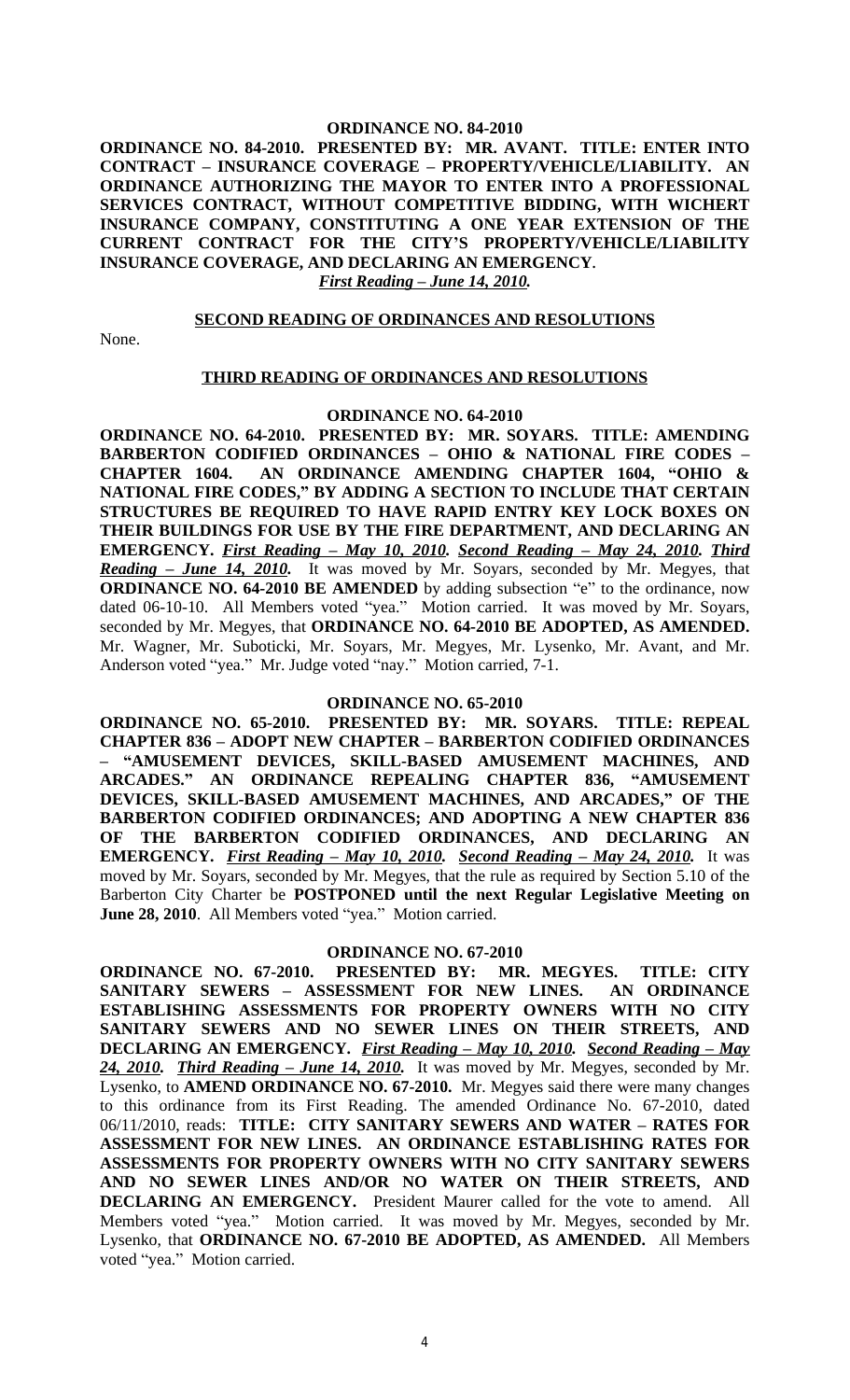**ORDINANCE NO. 68-2010. PRESENTED BY: MR. MEGYES. TITLE: AMENDING BARBERTON CODIFIED ORDINANCES – SECTION 1040.10 – "UTILITY BILLING REVIEW BOARD." AN ORDINANCE OF THE COUNCIL OF THE CITY OF BARBERTON AMENDING SECTION 1040.10 OF THE BARBERTON CODIFIED ORDINANCES, "UTILITY BILLING REVIEW BOARD," AND DECLARING AN EMERGENCY.** *First Reading – May 10, 2010. Second Reading – May 24, 2010. Third Reading – June 14, 2010.* It was moved by Mr. Megyes, seconded by Mr. Lysenko, that **ORDINANCE NO. 68-2010 BE ADOPTED.** All Members voted "yea." Motion carried.

# **THIRD READING POSTPONED**

# **UNTIL AFTER JUDGE STORMER'S DECISION:**

#### **ORDINANCE NO. 30-2010**

**ORDINANCE NO. 30-2010. PRESENTED BY: MR. WAGNER. TITLE: CANCELLATION OF CONTRACT – BARBERTON BOARD OF HEALTH / CITY OF BARBERTON. AN ORDINANCE AUTHORIZING THE MAYOR TO CANCEL THE CURRENT CONTRACT BETWEEN THE BARBERTON BOARD OF HEALTH AND THE CITY OF BARBERTON. (as amended June 7, 2010)** *First Reading – March 8, 2010. Second Reading – March 22, 2010. Third Reading – June 14, 2010.* It was moved by Mr. Wagner, seconded by Mr. Avant, that **ORDINANCE NO. 30-2010 BE ADOPTED, AS AMENDED.** Mr. Wagner said this is one of the most difficult legislative issues he has had to deal with ever -- even when he was a council member in the City of Norton -- because this involves people. He said they tried to protect those jobs; they tried to make those people whole, and he certainly hopes that this results in that. He said he has his feelings about this ordinance; however, he did make the statement that whatever the judge ruled, he would live with it. Mr. Wagner said Judge Stormer made her ruling, so he will keep his word to support the ordinance. Mr. Anderson said he will vote for this tonight and he is anxious to see a contract from Summit County because he is anxious to know how long they will be in the City. He said Council needs to approve that contract. He said if that contract is not up to what Council likes, it will not be approved and we will be back to square one. Mr. Anderson said this is just one step in the process. President Maurer said he has been on Council almost fifteen years and this is probably one of the most difficult decisions Council has had to make. He said our biggest concern now is making sure that our Health Department employees are indeed covered. He said this is not the time or the economy to go out looking for work. President Maurer said the employees of the Health Department have been loyal to us, the Health Commissions have been loyal to us, and he is sure the Mayor will do his very best to cover everyone the best he can. Mayor Genet said he can appreciate what Mr. Wagner has gone through and he offers his apology. He said Mr. Wagner was a new member of Council, thrown in the fire with this particular ordinance that most of us have been talking about for more than a year. He said from day one, after the Assessment Committee came back with its report, he approached the Health employees and stayed pretty consistent with his priorities, that are threefold: 1) to make sure adequate public health services are provided to the residents of Barberton -- that, undoubtedly, is the number one priority he has; 2) to ensure gainful employment for the current health department employees that we have; and 3) in front of all that is to be fiscally responsible for the taxpayers we represent. Mayor Genet said we have debated this issue for more than a year. He said obviously, change is taking place with Summit County. He said he wants to assure everyone that he will continue to work towards meeting those goals and, as Mr. Anderson correctly pointed out, this is just one step of a multiple-step process. He said there is a Board of Health Meeting on Wednesday and he is sure this will be discussed at that meeting. Mayor Genet said it is easy to sit back and do nothing and let others lead. He said it really takes a lot of courage to step out of your comfort zone and vote in the manner to help position the city in a better place for long term. He said regionalization -- just for the sake of regionalization -- is not good; however, when it makes sense, he believes that is when you have to seize that opportunity and embrace it. Mayor Genet said hopefully, we can get this whole process solidified as soon as possible. He said by January 1, there will probably be one health department in Summit County. He said that makes the most sense. He said he would ask for Council's support. Mayor Genet said he has known Mr. Wagner for many, many years and he has always been a man of his word, so he knows he will support this. He said on Wednesday at the Board of Health Meeting, we are going to have a lot more issues to discuss. He said he respects everyone's opinion and he knows that no council member has taken this lightly. Mayor Genet said there comes a point in time when